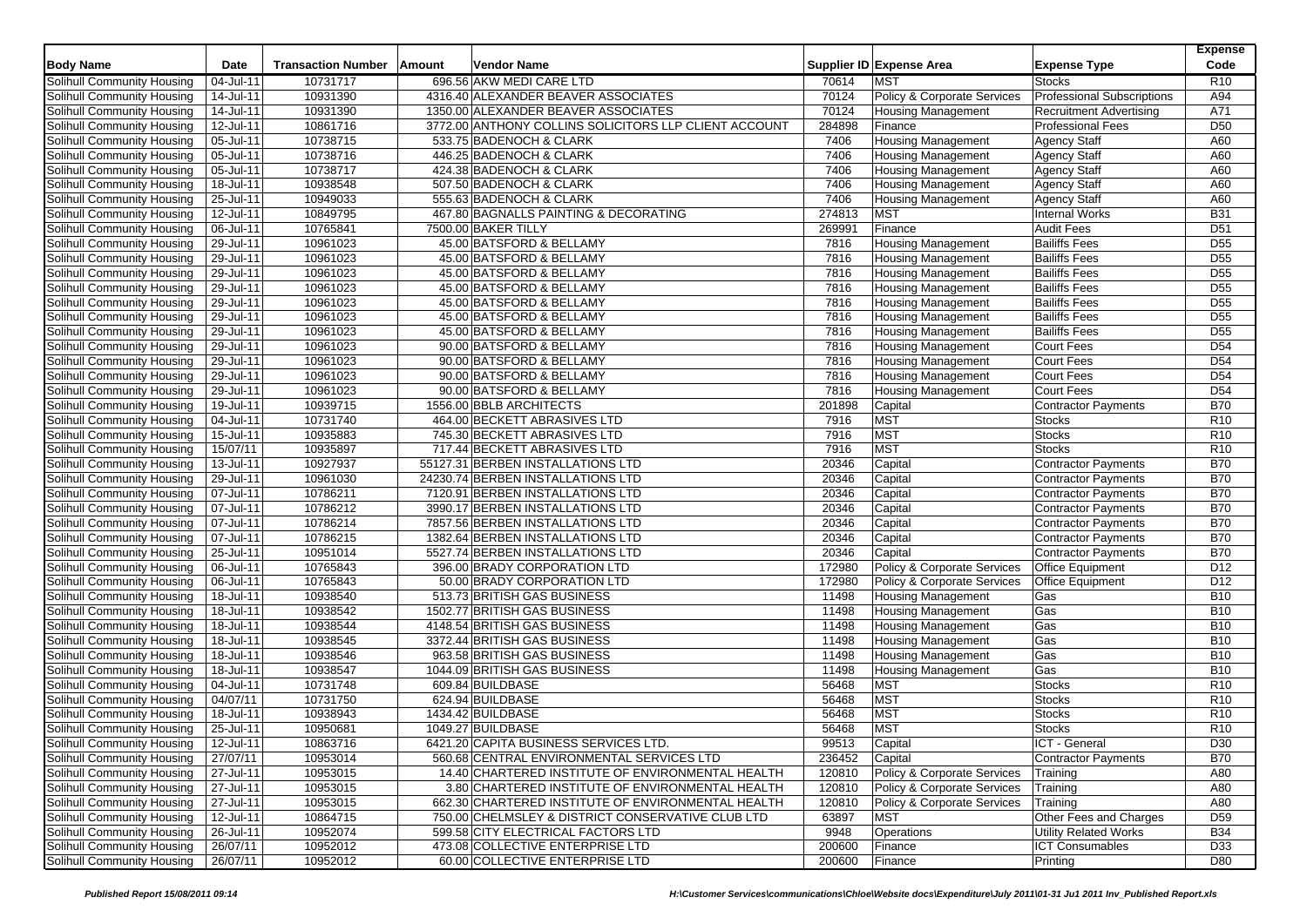| <b>Body Name</b>           | Date                    | <b>Transaction Number</b> | Amount | Vendor Name                                   |         | Supplier ID Expense Area    | <b>Expense Type</b>            | <b>Expense</b><br>Code |
|----------------------------|-------------------------|---------------------------|--------|-----------------------------------------------|---------|-----------------------------|--------------------------------|------------------------|
|                            |                         |                           |        |                                               |         |                             |                                |                        |
| Solihull Community Housing | 26/07/11                | 10952012                  |        | -85.31 COLLECTIVE ENTERPRISE LTD              | 200600  | <b>MST</b>                  | <b>Stocks</b>                  | R <sub>10</sub>        |
| Solihull Community Housing | 26-Jul-11               | 10952012                  |        | 724.21 COLLECTIVE ENTERPRISE LTD              | 200600  | Finance                     | Stationery                     | D <sub>25</sub>        |
| Solihull Community Housing | 26-Jul-11               | 10952012                  |        | 265.00 COLLECTIVE ENTERPRISE LTD              | 200600  | Finance                     | <b>Office Expenses</b>         | D20                    |
| Solihull Community Housing | 13-Jul-11               | 10927973                  |        | 2022.87 CROWN PAINTS LTD                      | 286220  | Operations                  | Planned Works - Programme      | <b>B36</b>             |
| Solihull Community Housing | $13 -$ Jul-11           | 10927974                  |        | 658.56 CROWN PAINTS LTD                       | 286220  | Operations                  | Planned Works - Programme      | <b>B36</b>             |
| Solihull Community Housing | 13-Jul-11               | 10927976                  |        | 4162.94 CROWN PAINTS LTD                      | 286220  | Operations                  | Planned Works - Programme      | <b>B36</b>             |
| Solihull Community Housing | 19-Jul-11               | 10939952                  |        | 2100.25 DAS AERIAL COMMUNICATIONS LTD         | 199563  | Operations                  | <b>Utility Related Works</b>   | <b>B34</b>             |
| Solihull Community Housing | 13-Jul-11               | 10928726                  |        | 1287.00 DELAWARE COMMUNICATIONS PLC           | 125616  | Operations                  | <b>Utility Related Works</b>   | <b>B34</b>             |
| Solihull Community Housing | 13-Jul-11               | 10928727                  |        | 1287.00 DELAWARE COMMUNICATIONS PLC           | 125616  | Operations                  | Utility Related Works          | <b>B34</b>             |
| Solihull Community Housing | 19-Jul-11               | 10940743                  |        | 1287.00 DELAWARE COMMUNICATIONS PLC           | 125616  | Operations                  | Utility Related Works          | <b>B34</b>             |
| Solihull Community Housing | 19-Jul-11               | 10940747                  |        | 1287.00 DELAWARE COMMUNICATIONS PLC           | 125616  | Operations                  | <b>Utility Related Works</b>   | <b>B34</b>             |
| Solihull Community Housing | 20-Jul-11               | 10941170                  |        | 1340.52 DELAWARE COMMUNICATIONS PLC           | 125616  | Operations                  | <b>Utility Related Works</b>   | <b>B34</b>             |
| Solihull Community Housing | 26-Jul-11               | 10952027                  |        | 444.00 DELAWARE COMMUNICATIONS PLC            | 125616  | Operations                  | <b>Utility Related Works</b>   | <b>B34</b>             |
| Solihull Community Housing | 14/07/11                | 10931401                  |        | 945.00 DLA PIPER UK LLP                       | 147168  | Policy & Corporate Services | <b>Professional Fees</b>       | D <sub>50</sub>        |
| Solihull Community Housing | 14/07/11                | 10931404                  |        | 2773.00 DLA PIPER UK LLP                      | 147168  | Policy & Corporate Services | <b>Professional Fees</b>       | D <sub>50</sub>        |
| Solihull Community Housing | 25-Jul-11               | 10950769                  |        | 1050.00 DOORFIT PRODUCTS LTD                  | 5228    | <b>MST</b>                  | <b>Stocks</b>                  | R <sub>10</sub>        |
| Solihull Community Housing | 14-Jul-11               | 10931389                  |        | 749.12 DR GAIL YOUNG                          | 221701  | <b>Housing Management</b>   | <b>Tenant Medicals</b>         | D63                    |
| Solihull Community Housing | $\overline{04}$ -Jul-11 | 10725732                  |        | 491.58 DRAINTECH SERVICES (MIDLANDS) LTD      | 338596  | <b>MST</b>                  | <b>Other Works</b>             | <b>B32</b>             |
| Solihull Community Housing | 15-Jul-11               | 10935816                  |        | 1170.92 DRAINTECH SERVICES (MIDLANDS) LTD     | 338596  | <b>MST</b>                  | <b>Other Works</b>             | <b>B32</b>             |
| Solihull Community Housing | 15-Jul-11               | 10935817                  |        | 865.68 DRAINTECH SERVICES (MIDLANDS) LTD      | 338596  | <b>MST</b>                  | <b>Other Works</b>             | <b>B32</b>             |
| Solihull Community Housing | 21-Jul-11               | 10946777                  |        | 2402.48 DULUX DECORATOR CENTRES               | 69460   | <b>Housing Management</b>   | <b>Internal Works</b>          | <b>B31</b>             |
| Solihull Community Housing | 21-Jul-11               | 10946777                  |        | 3.17 DULUX DECORATOR CENTRES                  | 69460   | <b>Housing Management</b>   | <b>Internal Works</b>          | <b>B31</b>             |
| Solihull Community Housing | 21-Jul-11               | 10946781                  |        | 183.34 DULUX DECORATOR CENTRES                | 69460   | <b>MST</b>                  | <b>Internal Works</b>          | <b>B31</b>             |
| Solihull Community Housing | 21-Jul-11               | 10946781                  |        | 998.95 DULUX DECORATOR CENTRES                | 69460   | <b>MST</b>                  | <b>Internal Works</b>          | <b>B31</b>             |
| Solihull Community Housing | $\overline{21}$ -Jul-11 | 10946781                  |        | 3.17 DULUX DECORATOR CENTRES                  | 69460   | <b>MST</b>                  | <b>Internal Works</b>          | <b>B31</b>             |
| Solihull Community Housing | 21-Jul-11               | 10946786                  |        | 494.09 DULUX DECORATOR CENTRES                | 69460   | Capital                     | <b>Contractor Payments</b>     | <b>B70</b>             |
| Solihull Community Housing | 22-Jul-11               | 10946953                  |        | 102935.08 E MANTON LTD                        | 5299    | Capital                     | <b>Contractor Payments</b>     | <b>B70</b>             |
| Solihull Community Housing | $07 -$ Jul-11           | 10786088                  |        | 1750.00 ECLIPSE ACCESS SOLUTIONS LTD          | 141696  | Capital                     | <b>Contractor Payments</b>     | <b>B70</b>             |
| Solihull Community Housing | 19-Jul-11               | 10939957                  |        | 2753.00 ECLIPSE ACCESS SOLUTIONS LTD          | 141696  | Capital                     | <b>Contractor Payments</b>     | <b>B70</b>             |
| Solihull Community Housing | 21-Jul-11               | 10943746                  |        | 470.00 ECLIPSE ACCESS SOLUTIONS LTD           | 141696  | Capital                     | Contractor Payments            | <b>B70</b>             |
| Solihull Community Housing | 07-Jul-11               | 10786112                  |        | 488.40 EDEN BROWN RECRUITMENT LTD             | 5333    | <b>MST</b>                  | Pay: APT & C                   | A10                    |
| Solihull Community Housing | 14-Jul-11               | 10931406                  |        | 488.40 EDEN BROWN RECRUITMENT LTD             | 5333    | <b>MST</b>                  | Pay: APT & C                   | A10                    |
| Solihull Community Housing | 27-Jul-11               | 10953017                  |        | 488.40 EDEN BROWN RECRUITMENT LTD             | 5333    | <b>MST</b>                  | Pay: APT & C                   | A10                    |
| Solihull Community Housing | 13/07/11                | 10927982                  |        | 1972.79 EDF ENERGY 1 LTD                      | 135472  | <b>Housing Management</b>   | Electricity                    | <b>B11</b>             |
| Solihull Community Housing | $\overline{15}$ -Jul-11 | 10934961                  |        | 1237.50 ENVIRO SAFE TOTAL ASBESTOS MANAGEMENT | 949596  | <b>MST</b>                  | <b>Internal Works</b>          | <b>B31</b>             |
| Solihull Community Housing | 15-Jul-11               | 10934962                  |        | 1119.00 ENVIRO SAFE TOTAL ASBESTOS MANAGEMENT | 949596  | <b>MST</b>                  | <b>Internal Works</b>          | <b>B31</b>             |
| Solihull Community Housing | 15-Jul-11               | 10934963                  |        | 1625.00 ENVIRO SAFE TOTAL ASBESTOS MANAGEMENT | 949596  | <b>MST</b>                  | <b>Internal Works</b>          | <b>B31</b>             |
| Solihull Community Housing | 26-Jul-11               | 10952043                  |        | 2296.50 ENVIRO SAFE TOTAL ASBESTOS MANAGEMENT | 949596  | <b>MST</b>                  | <b>Internal Works</b>          | <b>B31</b>             |
| Solihull Community Housing | 15-Jul-11               | 10934964                  |        | 1105.00 ENVIRO SAFE TOTAL ASBESTOS MANAGEMENT | 949596  | <b>MST</b>                  | <b>Internal Works</b>          | <b>B31</b>             |
| Solihull Community Housing | 15-Jul-11               | 10934965                  |        | 682.00 ENVIRO SAFE TOTAL ASBESTOS MANAGEMENT  | 949596  | <b>MST</b>                  | <b>Internal Works</b>          | <b>B31</b>             |
| Solihull Community Housing | 25-Jul-11               | 10951042                  |        | 947.77 EURO RSCG RILEY LTD                    | 124888  | <b>Housing Management</b>   | <b>Recruitment Advertising</b> | A71                    |
| Solihull Community Housing | 19/07/11                | 10939961                  |        | 54000.00 EXPRESS LIFT ALLIANCE                | 281698  | Operations                  | <b>Utility Related Works</b>   | <b>B34</b>             |
| Solihull Community Housing | 19/07/11                | 10939978                  |        | 10886.38 EXPRESS LIFT ALLIANCE                | 281698  | Capital                     | <b>Contractor Payments</b>     | <b>B70</b>             |
| Solihull Community Housing | 12-Jul-11               | 10856715                  |        | 2203.50 FAMILY CARE TRUST (SOLIHULL)          | 5472    | <b>Housing Management</b>   | <b>Grounds Maintenance</b>     | <b>B40</b>             |
| Solihull Community Housing | 13-Jul-11               | 10927988                  |        | 430.00 FLOOR RESTORATIONS LTD                 | 5521    | <b>MST</b>                  | <b>Internal Works</b>          | <b>B31</b>             |
| Solihull Community Housing | 14-Jul-11               | 10931387                  |        | 323684.04 FRANK HASLAM MILAN & CO LTD         | 72139   | Capital                     | Contractor Payments            | <b>B70</b>             |
| Solihull Community Housing | 13-Jul-11               | 10927919                  |        | 27038.00 FRANK HASLAM MILAN & CO LTD          | 72139   | <b>Balance Sheet</b>        | New Build                      | S20                    |
| Solihull Community Housing | 14-Jul-11               | 10931363                  |        | 274203.86 FRANK HASLAM MILAN & CO LTD         | 72139   | Capital                     | <b>Contractor Payments</b>     | <b>B70</b>             |
| Solihull Community Housing | 14-Jul-11               | 10931385                  |        | 60301.60 FRANK HASLAM MILAN & CO LTD          | 72139   | Capital                     | <b>Contractor Payments</b>     | <b>B70</b>             |
| Solihull Community Housing | 25/07/11                | 10951126                  |        | 1070.82 FURNDEX DISCOUNT FURNITURE            | 109970  | <b>Housing Management</b>   | <b>Fixtures &amp; Fittings</b> | <b>B91</b>             |
| Solihull Community Housing | 14/07/11                | 10931414                  |        | 4473.75 GOODMAN BUSINESS SERVICES             | 258047  | Policy & Corporate Services | <b>General Building Costs</b>  | <b>B30</b>             |
| Solihull Community Housing | 25-Jul-11               | 10951143                  |        | 420.00 GRANGE REMOVAL CO LTD                  | 5676    | Capital                     | Extra Works for Regen Move     | <b>B80</b>             |
| Solihull Community Housing | 25-Jul-11               | 10951026                  |        | 1097.41 HAMMOND LUBRICANTS & CHEMICALS LTD    | 1120597 | <b>Housing Management</b>   | <b>Materials</b>               | D <sub>13</sub>        |
| Solihull Community Housing | 07-Jul-11               | 10786217                  |        | 2015.00 HANDICARE ACCESSIBILITY LTD           | 277953  | Capital                     | Contractor Payments            | <b>B70</b>             |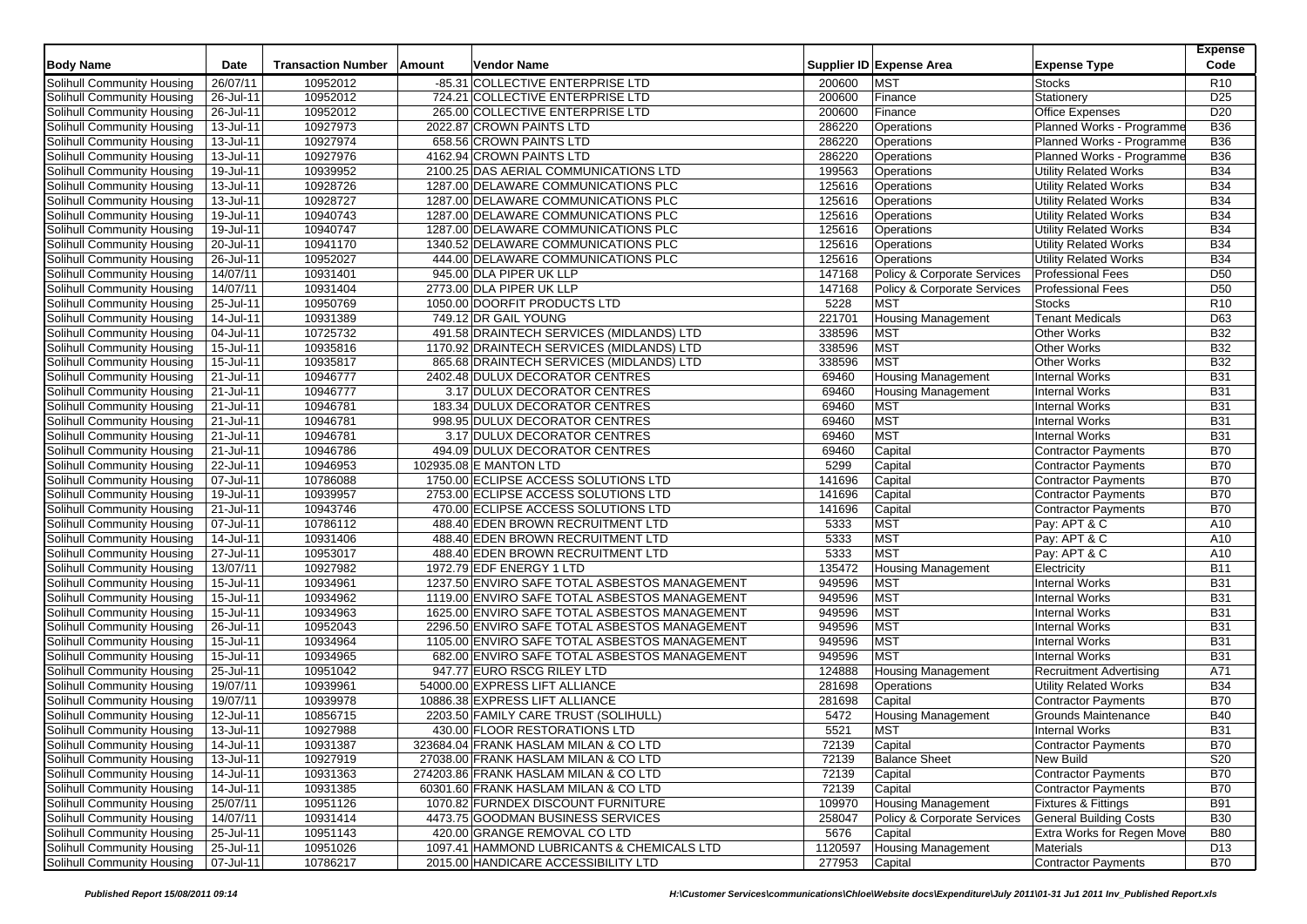|                                                          |                           |                           |                                                                            |        |                             |                              | <b>Expense</b>           |
|----------------------------------------------------------|---------------------------|---------------------------|----------------------------------------------------------------------------|--------|-----------------------------|------------------------------|--------------------------|
| <b>Body Name</b>                                         | Date                      | <b>Transaction Number</b> | Vendor Name<br>Amount                                                      |        | Supplier ID Expense Area    | <b>Expense Type</b>          | Code                     |
| Solihull Community Housing                               | 14-Jul-11                 | 10930991                  | 4062.00 HANDICARE ACCESSIBILITY LTD                                        | 277953 | Capital                     | <b>Contractor Payments</b>   | <b>B70</b>               |
| Solihull Community Housing                               | 14-Jul-11                 | 10930992                  | 3622.00 HANDICARE ACCESSIBILITY LTD                                        | 277953 | Capital                     | <b>Contractor Payments</b>   | <b>B70</b>               |
| Solihull Community Housing                               | 22-Jul-11                 | 10946911                  | 4324.00 HANDICARE ACCESSIBILITY LTD                                        | 277953 | Capital                     | <b>Contractor Payments</b>   | <b>B70</b>               |
| Solihull Community Housing                               | 04-Jul-11                 | 10725729                  | 1997.00 HANDICARE ACCESSIBILITY LTD                                        | 277953 | Capital                     | <b>Contractor Payments</b>   | <b>B70</b>               |
| Solihull Community Housing                               | 21-Jul-11                 | 10946828                  | 1730.00 HANDICARE ACCESSIBILITY LTD                                        | 277953 | Capital                     | <b>Contractor Payments</b>   | <b>B70</b>               |
| Solihull Community Housing                               | 21-Jul-11                 | 10946830                  | 3872.00 HANDICARE ACCESSIBILITY LTD                                        | 277953 | Capital                     | <b>Contractor Payments</b>   | <b>B70</b>               |
| Solihull Community Housing                               | 19-Jul-11                 | 10939941                  | 4765.20 HAYES CONSTRUCTION                                                 | 10722  | Capital                     | <b>Contractor Payments</b>   | <b>B70</b>               |
| Solihull Community Housing                               | 04-Jul-11                 | 10728785                  | 454.80 HAYS ACCOUNTANCY PERSONNEL                                          | 5787   | <b>MST</b>                  | <b>Agency Staff</b>          | A60                      |
| Solihull Community Housing                               | 12-Jul-11                 | 10865724                  | 456.25 HAYS ACCOUNTANCY PERSONNEL                                          | 5787   | <b>Housing Management</b>   | <b>Agency Staff</b>          | A60                      |
| Solihull Community Housing                               | 19-Jul-11                 | 10939717                  | 462.50 HAYS ACCOUNTANCY PERSONNEL                                          | 5787   | <b>Housing Management</b>   | <b>Agency Staff</b>          | A60                      |
| Solihull Community Housing                               | 25/07/11                  | 10951043                  | 462.50 HAYS ACCOUNTANCY PERSONNEL                                          | 5787   | <b>Housing Management</b>   | <b>Agency Staff</b>          | A60                      |
| Solihull Community Housing                               | 19-Jul-11                 | 10939991                  | 450.00 HERON PRESS                                                         | 42709  | Finance                     | Printing                     | D80                      |
| Solihull Community Housing                               | 22-Jul-11                 | 10946925                  | 525.00 HQN LTD                                                             | 120599 | Policy & Corporate Services | Training                     | A80                      |
| Solihull Community Housing                               | 22-Jul-11                 | 10946925                  | 127.50 HQN LTD                                                             | 120599 | Policy & Corporate Services | Training                     | A80                      |
| Solihull Community Housing                               | 25-Jul-11                 | 10951046                  | 800.00 HQN LTD                                                             | 120599 | Policy & Corporate Services | Training                     | A80                      |
| Solihull Community Housing                               | 15-Jul-11                 | 10935972                  | 2904.00 JEWSON LTD                                                         | 6111   | <b>MST</b>                  | <b>Stocks</b>                | R <sub>10</sub>          |
| Solihull Community Housing                               | 15-Jul-11                 | 10936005                  | 973.60 JEWSON LTD                                                          | 6111   | <b>MST</b>                  | <b>Stocks</b>                | R <sub>10</sub>          |
| Solihull Community Housing                               | 15-Jul-11                 | 10936006                  | 970.60 JEWSON LTD                                                          | 6111   | <b>MST</b>                  | <b>Stocks</b>                | R <sub>10</sub>          |
| Solihull Community Housing                               | 18-Jul-11                 | 10938436                  | 737.88 JEWSON LTD                                                          | 6111   | <b>MST</b>                  | <b>Stocks</b>                | R <sub>10</sub>          |
| Solihull Community Housing                               | 26-Jul-11                 | 10951548                  | 1020.66 JEWSON LTD                                                         | 6111   | <b>MST</b>                  | <b>Stocks</b>                | R <sub>10</sub>          |
| Solihull Community Housing                               | 26-Jul-11                 | 10952184                  | 1032.10 JEWSON LTD                                                         | 6111   | <b>MST</b>                  | <b>Stocks</b>                | R <sub>10</sub>          |
| Solihull Community Housing                               | 15/07/11                  | 10936069                  | 477.26 JOHN HICKEN LTD                                                     | 6130   | <b>MST</b>                  | <b>Stocks</b>                | R <sub>10</sub>          |
| Solihull Community Housing                               | 12/07/11                  | 10859715                  | 430.70 K D ELECTRICAL SERVICES LLP                                         | 260508 | <b>MST</b>                  | <b>Internal Works</b>        | <b>B31</b>               |
| Solihull Community Housing                               | 12-Jul-11                 | 10859716                  | 513.54 K D ELECTRICAL SERVICES LLP                                         | 260508 | <b>MST</b>                  | <b>Internal Works</b>        | <b>B31</b>               |
| Solihull Community Housing                               | 19-Jul-11                 | 10939720                  | 513.54 K D ELECTRICAL SERVICES LLP                                         | 260508 | <b>MST</b>                  | <b>Internal Works</b>        | <b>B31</b>               |
| Solihull Community Housing                               | 07-Jul-11                 | 10785740                  | 889.21 K D ELECTRICAL SERVICES LLP                                         | 260508 | <b>MST</b>                  | <b>Internal Works</b>        | <b>B31</b>               |
| <b>Solihull Community Housing</b>                        | 07-Jul-11                 | 10785741                  | 767.17 K D ELECTRICAL SERVICES LLP                                         | 260508 | <b>MST</b>                  | <b>Internal Works</b>        | <b>B31</b>               |
| Solihull Community Housing                               | 07-Jul-11                 | 10785742                  | 984.00 K D ELECTRICAL SERVICES LLP                                         | 260508 | <b>MST</b>                  | <b>Internal Works</b>        | <b>B31</b>               |
| Solihull Community Housing                               | 07-Jul-11                 | 10785743                  | 760.98 K D ELECTRICAL SERVICES LLP                                         | 260508 | <b>MST</b>                  | <b>Internal Works</b>        | <b>B31</b>               |
| Solihull Community Housing                               | 07-Jul-11                 | 10785744                  | 741.79 K D ELECTRICAL SERVICES LLP                                         | 260508 | <b>MST</b>                  | <b>Internal Works</b>        | <b>B31</b>               |
| Solihull Community Housing                               | 07-Jul-11                 | 10785745                  | 1060.88 K D ELECTRICAL SERVICES LLP                                        | 260508 | <b>MST</b>                  | <b>Internal Works</b>        | <b>B31</b>               |
| Solihull Community Housing                               | 07-Jul-11                 | 10785746                  | 664.79 K D ELECTRICAL SERVICES LLP                                         | 260508 | <b>MST</b>                  | <b>Internal Works</b>        | <b>B31</b>               |
| Solihull Community Housing                               | 20-Jul-11                 | 10941761                  | 589.47 K D ELECTRICAL SERVICES LLP                                         | 260508 | <b>MST</b>                  | <b>Internal Works</b>        | <b>B31</b>               |
| <b>Solihull Community Housing</b>                        | 04-Jul-11                 | 10728797                  | 1863.12 K D ELECTRICAL SERVICES LLP                                        | 260508 | Operations                  | Utility Related Works        | <b>B34</b>               |
| Solihull Community Housing                               | 07-Jul-11                 | 10786118                  | 1441.12 K D ELECTRICAL SERVICES LLP                                        | 260508 | Operations                  | Utility Related Works        | <b>B34</b>               |
| Solihull Community Housing                               | 14-Jul-11                 | 10930997                  | 2379.62 K D ELECTRICAL SERVICES LLP                                        | 260508 | Operations                  | <b>Utility Related Works</b> | <b>B34</b>               |
| Solihull Community Housing                               | 22-Jul-11                 | 10946929                  | 2290.17 K D ELECTRICAL SERVICES LLP                                        | 260508 | Operations                  | <b>Utility Related Works</b> | <b>B34</b>               |
| Solihull Community Housing                               | 29-Jul-11                 | 10961038                  | 1988.22 K D ELECTRICAL SERVICES LLP                                        | 260508 | Operations                  | <b>Utility Related Works</b> | <b>B34</b>               |
| Solihull Community Housing                               | 06-Jul-11                 | 10765846                  | 51.00 K D ELECTRICAL SERVICES LLP                                          | 260508 | <b>MST</b>                  | Voids                        | <b>B38</b>               |
| Solihull Community Housing                               | 07-Jul-11                 | 10786114                  | 992.24 K D ELECTRICAL SERVICES LLP                                         | 260508 | <b>MST</b>                  | Voids                        | <b>B38</b>               |
| Solihull Community Housing                               | 19-Jul-11                 | 10939737                  | 604.52 K D ELECTRICAL SERVICES LLP                                         | 260508 | <b>MST</b>                  | Voids                        | <b>B38</b>               |
| Solihull Community Housing                               | 20-Jul-11                 | 10941169                  | 1599.65 K D ELECTRICAL SERVICES LLP                                        | 260508 | <b>MST</b>                  | Voids                        | <b>B38</b>               |
| Solihull Community Housing                               | 25-Jul-11                 | 10951050                  | 1037.71 K D ELECTRICAL SERVICES LLP                                        | 260508 | <b>MST</b>                  | Voids                        | <b>B38</b>               |
| Solihull Community Housing                               | 29-Jul-11                 | 10961039                  | 1394.77 K D ELECTRICAL SERVICES LLP                                        | 260508 | <b>MST</b>                  | Voids                        | <b>B</b> 38              |
| Solihull Community Housing                               | 14-Jul-11                 | 10930996                  | 111.00 K D ELECTRICAL SERVICES LLP                                         | 260508 | <b>MST</b>                  | Other Building costs         | <b>B39</b>               |
| Solihull Community Housing                               | 29-Jul-11                 | 10961041                  | 185.00 K D ELECTRICAL SERVICES LLP                                         | 260508 | <b>MST</b>                  | <b>Other Building costs</b>  | <b>B39</b>               |
| Solihull Community Housing                               | 06-Jul-11                 | 10765846                  | 1620.29 K D ELECTRICAL SERVICES LLP                                        | 260508 | <b>MST</b>                  | Voids                        | <b>B38</b>               |
| Solihull Community Housing<br>Solihull Community Housing | 07-Jul-11                 | 10786114                  | 1061.79 K D ELECTRICAL SERVICES LLP<br>1257.48 K D ELECTRICAL SERVICES LLP | 260508 | <b>MST</b>                  | Voids                        | <b>B38</b>               |
|                                                          | 19-Jul-11<br>25-Jul-11    | 10939737                  |                                                                            | 260508 | <b>MST</b>                  | Voids                        | <b>B38</b>               |
| Solihull Community Housing                               | 29-Jul-11                 | 10951050<br>10961039      | 1023.33 K D ELECTRICAL SERVICES LLP<br>306.97 K D ELECTRICAL SERVICES LLP  | 260508 | <b>MST</b><br><b>MST</b>    | Voids<br>Voids               | <b>B38</b><br><b>B38</b> |
| Solihull Community Housing                               |                           |                           |                                                                            | 260508 |                             |                              |                          |
| Solihull Community Housing<br>Solihull Community Housing | 14-Jul-11<br>$29$ -Jul-11 | 10930996                  | 518.00 K D ELECTRICAL SERVICES LLP                                         | 260508 | <b>MST</b><br><b>MST</b>    | <b>Other Building costs</b>  | <b>B39</b>               |
|                                                          |                           | 10961041                  | 333.00 K D ELECTRICAL SERVICES LLP                                         | 260508 |                             | <b>Other Building costs</b>  | <b>B39</b>               |
| Solihull Community Housing                               | 06-Jul-11                 | 10765836                  | 429.00 LEMON PRESS                                                         | 52217  | Policy & Corporate Services | Printing                     | D80                      |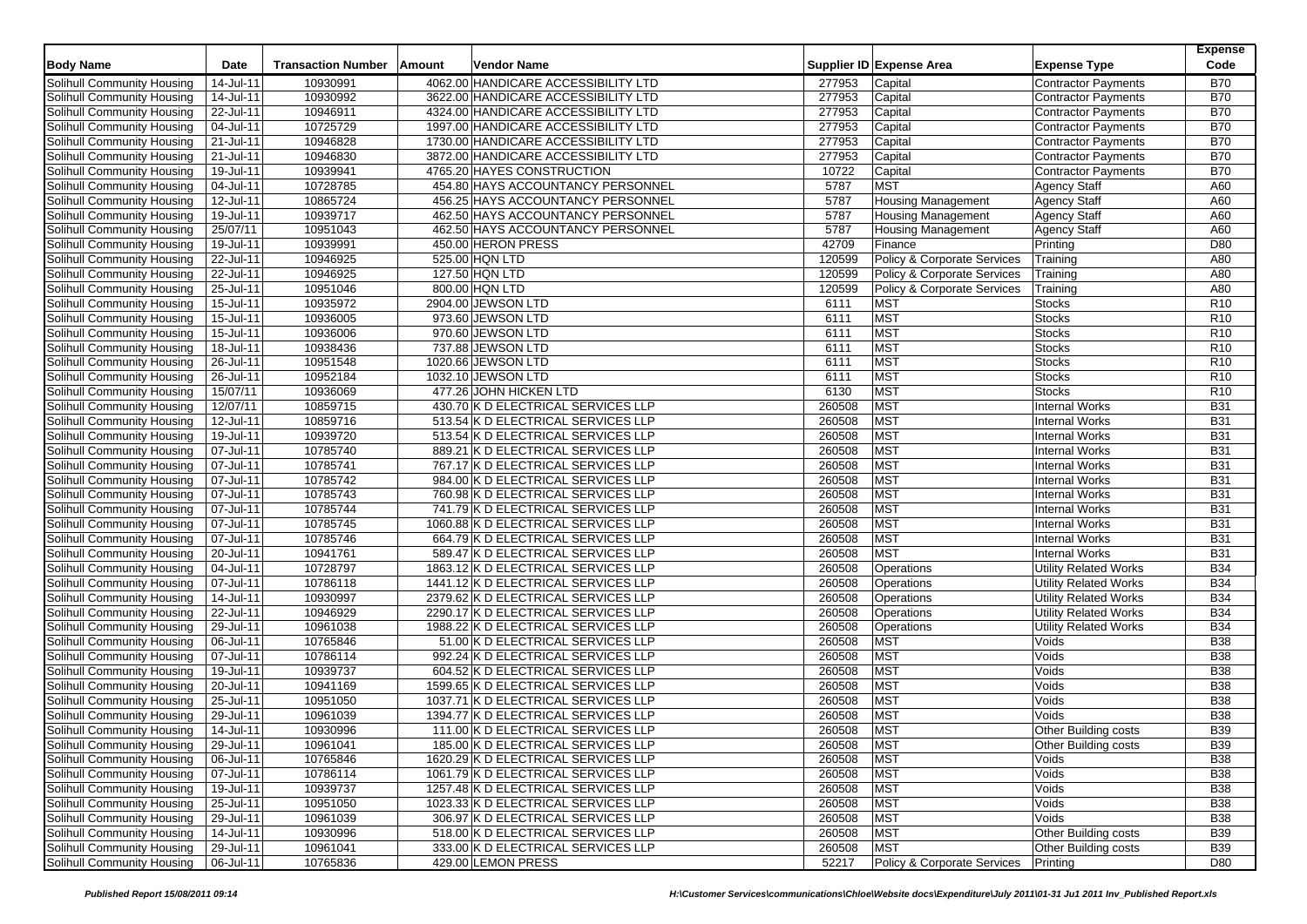| <b>Body Name</b>           | Date                    | <b>Transaction Number</b> | Amount | Vendor Name                                         |         | Supplier ID Expense Area    | <b>Expense Type</b>               | <b>Expense</b><br>Code |
|----------------------------|-------------------------|---------------------------|--------|-----------------------------------------------------|---------|-----------------------------|-----------------------------------|------------------------|
| Solihull Community Housing | 06-Jul-11               | 10765836                  |        | 214.00 LEMON PRESS                                  | 52217   | Policy & Corporate Services | Printing                          | D80                    |
| Solihull Community Housing | 21-Jul-11               | 10946815                  |        | 41.69 LLOYDS TSB AUTOLEASE LTD                      | 101345  | <b>MST</b>                  | Vehicle service and repair        | C60                    |
| Solihull Community Housing | 21-Jul-11               | 10946815                  |        | 760.00 LLOYDS TSB AUTOLEASE LTD                     | 101345  | <b>MST</b>                  | Insurance and Tax                 | C50                    |
| Solihull Community Housing | 07-Jul-11               | 10786119                  |        | 367.78 LLOYDS TSB AUTOLEASE LTD                     | 101345  | <b>MST</b>                  | Vehicle Hire                      | C <sub>30</sub>        |
| Solihull Community Housing | 21-Jul-11               | 10946805                  |        | 14485.08 LLOYDS TSB AUTOLEASE LTD                   | 101345  | <b>MST</b>                  | Vehicle Hire                      | C <sub>30</sub>        |
| Solihull Community Housing | $\overline{21}$ -Jul-11 | 10946811                  |        | 12766.07 LLOYDS TSB AUTOLEASE LTD                   | 101345  | <b>MST</b>                  | Vehicle Hire                      | C <sub>30</sub>        |
| Solihull Community Housing | 21-Jul-11               | 10946815                  |        | 5019.64 LLOYDS TSB AUTOLEASE LTD                    | 101345  | <b>MST</b>                  | <b>Vehicle Hire</b>               | C <sub>30</sub>        |
| Solihull Community Housing | 26-Jul-11               | 10952013                  |        | 1719.01 LLOYDS TSB AUTOLEASE LTD                    | 101345  | <b>MST</b>                  | Vehicle Hire                      | C <sub>30</sub>        |
| Solihull Community Housing | 21-Jul-11               | 10946805                  |        | 1107.18 LLOYDS TSB AUTOLEASE LTD                    | 101345  | <b>Housing Management</b>   | Vehicle Hire                      | C <sub>30</sub>        |
| Solihull Community Housing | 21-Jul-11               | 10946811                  |        | 1107.18 LLOYDS TSB AUTOLEASE LTD                    | 101345  | <b>Housing Management</b>   | Vehicle Hire                      | C30                    |
| Solihull Community Housing | 21-Jul-11               | 10946815                  |        | 41.69 LLOYDS TSB AUTOLEASE LTD                      | 101345  | <b>Housing Management</b>   | Vehicle service and repair        | C60                    |
| Solihull Community Housing | 07/07/11                | 10786119                  |        | 528.06 LLOYDS TSB AUTOLEASE LTD                     | 101345  | Housing Management          | Vehicle Hire                      | C <sub>30</sub>        |
| Solihull Community Housing | 21/07/11                | 10946805                  |        | 1551.75 LLOYDS TSB AUTOLEASE LTD                    | 101345  | Housing Management          | Vehicle Hire                      | C <sub>30</sub>        |
| Solihull Community Housing | 21/07/11                | 10946809                  |        | 1551.75 LLOYDS TSB AUTOLEASE LTD                    | 101345  | <b>Housing Management</b>   | Vehicle Hire                      | C <sub>30</sub>        |
| Solihull Community Housing | 21-Jul-11               | 10946811                  |        | 1551.75 LLOYDS TSB AUTOLEASE LTD                    | 101345  | <b>Housing Management</b>   | Vehicle Hire                      | C <sub>30</sub>        |
| Solihull Community Housing | 22-Jul-11               | 10946930                  |        | 1374.78 LLOYDS TSB AUTOLEASE LTD                    | 101345  | <b>Housing Management</b>   | Vehicle Hire                      | C <sub>30</sub>        |
| Solihull Community Housing | 22-Jul-11               | 10946946                  |        | 609.94 LLOYDS TSB AUTOLEASE LTD                     | 101345  | <b>Housing Management</b>   | Vehicle Hire                      | C <sub>30</sub>        |
| Solihull Community Housing | $\overline{07}$ -Jul-11 | 10786119                  |        | 354.64 LLOYDS TSB AUTOLEASE LTD                     | 101345  | <b>Housing Management</b>   | Vehicle Hire                      | C <sub>30</sub>        |
| Solihull Community Housing | 20-Jul-11               | 10941782                  |        | 725.00 REDACTED PERSONAL DATA                       | 194718  | <b>Balance Sheet</b>        | <b>Provision For Homelessness</b> | U20                    |
| Solihull Community Housing | 12-Jul-11               | 10867715                  |        | 16752.03 MAN COMMERCIAL PROTECTION LTD              | 946596  | <b>Housing Management</b>   | Security                          | <b>B43</b>             |
| Solihull Community Housing | 07-Jul-11               | 10785872                  |        | 6556.88 MANSELL CONSTRUCTION SERVICES LTD           | 111110  | Capital                     | <b>Contractor Payments</b>        | <b>B70</b>             |
| Solihull Community Housing | 07-Jul-11               | 10786227                  |        | 270664.71 MANSELL CONSTRUCTION SERVICES LTD         | 111110  | Capital                     | <b>Contractor Payments</b>        | <b>B70</b>             |
| Solihull Community Housing | 18-Jul-11               | 10937800                  |        | 4123.58 REDACTED PERSONAL DATA                      | 222326  | Capital                     | Extra Works for Regen Move        | <b>B80</b>             |
| Solihull Community Housing | 07-Jul-11               | 10786146                  |        | 1096.80 MOSSVALE MAINTENANCE & SEALING SERVICES LTD | 48908   | Operations                  | Utility Related Works             | <b>B34</b>             |
| Solihull Community Housing | 18-Jul-11               | 10937804                  |        | 1906.13 REDACTED PERSONAL DATA                      | 1300597 | <b>Balance Sheet</b>        | Movement Incentive Scheme         | U32                    |
| Solihull Community Housing | 04-Jul-11               | 10725716                  |        | 500.00 REDACTED PERSONAL DATA                       | 1240613 | <b>Housing Management</b>   | <b>Agency Staff</b>               | A60                    |
| Solihull Community Housing | 22-Jul-11               | 10946861                  |        | 9975.00 REDACTED PERSONAL DATA                      | 94596   | Capital                     | <b>Contractor Payments</b>        | <b>B70</b>             |
| Solihull Community Housing | $11 -$ Jul-11           | 10818716                  |        | 1000.00 REDACTED PERSONAL DATA                      | 1250596 | Capital                     | Extra Works for Regen Move        | <b>B80</b>             |
| Solihull Community Housing | 14-Jul-11               | 10930778                  |        | 550.00 REDACTED PERSONAL DATA                       | 1172597 | <b>Balance Sheet</b>        | <b>Provision For Homelessness</b> | U20                    |
| Solihull Community Housing | 25-Jul-11               | 10951030                  |        | 1353.12 REDACTED PERSONAL DATA                      | 1324599 | <b>Balance Sheet</b>        | Movement Incentive Scheme         | U32                    |
| Solihull Community Housing | 05-Jul-11               | 10735715                  |        | 6822.34 REDACTED PERSONAL DATA                      | 186079  | <b>Balance Sheet</b>        | Debtors: General                  | R <sub>20</sub>        |
| Solihull Community Housing | 04/07/11                | 10725721                  |        | 2211.60 MTD SCAFFOLDING LTD                         | 233945  | <b>MST</b>                  | Insurances                        | <b>B27</b>             |
| Solihull Community Housing | 12/07/11                | 10849777                  |        | 607.28 MTD SCAFFOLDING LTD                          | 233945  | <b>MST</b>                  | <b>External Structures</b>        | <b>B33</b>             |
| Solihull Community Housing | 20/07/11                | 10941760                  |        | 628.39 MTD SCAFFOLDING LTD                          | 233945  | <b>MST</b>                  | <b>External Structures</b>        | <b>B33</b>             |
| Solihull Community Housing | 12/07/11                | 10871715                  |        | 487.50 N H HOTELS LTD                               | 277461  | <b>Housing Management</b>   | <b>B&amp;B Accommodation</b>      | <b>B23</b>             |
| Solihull Community Housing | 13-Jul-11               | 10927996                  |        | 1150.00 NATIONAL ENERGY SERVICES LTD                | 36733   | Operations                  | Other Fees and Charges            | D <sub>59</sub>        |
| Solihull Community Housing | 08-Jul-11               | 10811876                  |        | 900.00 NATIONAL FEDERATION OF ALMOS                 | 245529  | Policy & Corporate Services | Training                          | A80                    |
| Solihull Community Housing | 29/07/11                | 10961020                  |        | 500.00 NATIONWIDE CRASH REPAIR CENTRES LTD          | 259138  | <b>MST</b>                  | Vehicle service and repair        | C60                    |
| Solihull Community Housing | 22-Jul-11               | 10946900                  |        | 1596.41 NATIONWIDE WINDOWS (UK) LTD                 | 87360   | <b>MST</b>                  | <b>External Structures</b>        | <b>B33</b>             |
| Solihull Community Housing | 13-Jul-11               | 10928085                  |        | 442.92 NATIONWIDE WINDOWS (UK) LTD                  | 87360   | <b>MST</b>                  | <b>External Structures</b>        | <b>B33</b>             |
| Solihull Community Housing | 20-Jul-11               | 10941987                  |        | 1500.00 NEOPOST LTD CREDIFON RCB ACCOUNT            | 90254   | Finance                     | Postages                          | D <sub>21</sub>        |
| Solihull Community Housing | 26-Jul-11               | 10952194                  |        | 615.00 NICHOLLS & CLARKE BUILDING PRODUCTS LTD      | 176278  | <b>MST</b>                  | <b>Stocks</b>                     | R <sub>10</sub>        |
| Solihull Community Housing | 05-Jul-11               | 10736715                  |        | 1282.13 NPOWER                                      | 40119   | <b>Housing Management</b>   | Electricity                       | <b>B11</b>             |
| Solihull Community Housing | $\overline{21}$ -Jul-11 | 10943718                  |        | 433.12 OAKLAND EXCELSIOR                            | 222707  | Capital                     | <b>Contractor Payments</b>        | <b>B70</b>             |
| Solihull Community Housing | 18/07/11                | 10938471                  |        | 7811.30 PACE PETROLEUM LTD                          | 112230  | <b>MST</b>                  | <b>Stocks</b>                     | R <sub>10</sub>        |
| Solihull Community Housing | 13-Jul-11               | 10927918                  |        | 5090.85 REDACTED PERSONAL DATA                      | 1242596 | Housing Management          | <b>Agency Staff</b>               | A60                    |
| Solihull Community Housing | 13-Jul-11               | 10928006                  |        | 1780.00 PENNINGTON CHOICE LTD                       | 227134  | Operations                  | Other Fees and Charges            | D <sub>59</sub>        |
| Solihull Community Housing | 14-Jul-11               | 10931174                  |        | 1936.00 PHS GROUP PLC                               | 82208   | Finance                     | <b>Other Premises Costs</b>       | <b>B90</b>             |
| Solihull Community Housing | 25-Jul-11               | 10951127                  |        | 6553.20 PHS GROUP PLC                               | 82208   | Finance                     | <b>Other Premises Costs</b>       | <b>B90</b>             |
| Solihull Community Housing | 13-Jul-11               | 10928015                  |        | 455.29 PHS RECORDSMANAGEMENT                        | 279826  | Finance                     | <b>File Storage</b>               | D <sub>26</sub>        |
| Solihull Community Housing | 07-Jul-11               | 10786224                  |        | 2570.05 PINNACLE HOUSING LTD                        | 280244  | Finance                     | Cleaning                          | <b>B50</b>             |
| Solihull Community Housing | 12-Jul-11               | 10872715                  |        | 552.24 PINNACLE HOUSING LTD                         | 280244  | <b>Balance Sheet</b>        | Creditors                         | <b>S08</b>             |
| Solihull Community Housing | 12-Jul-11               | 10874716                  |        | 15610.37 PINNACLE HOUSING LTD                       | 280244  | <b>Balance Sheet</b>        | Creditors                         | <b>S08</b>             |
| Solihull Community Housing | 19-Jul-11               | 10939744                  |        | 51663.03 PINNACLE HOUSING LTD                       | 280244  | <b>Balance Sheet</b>        | Creditors                         | <b>S08</b>             |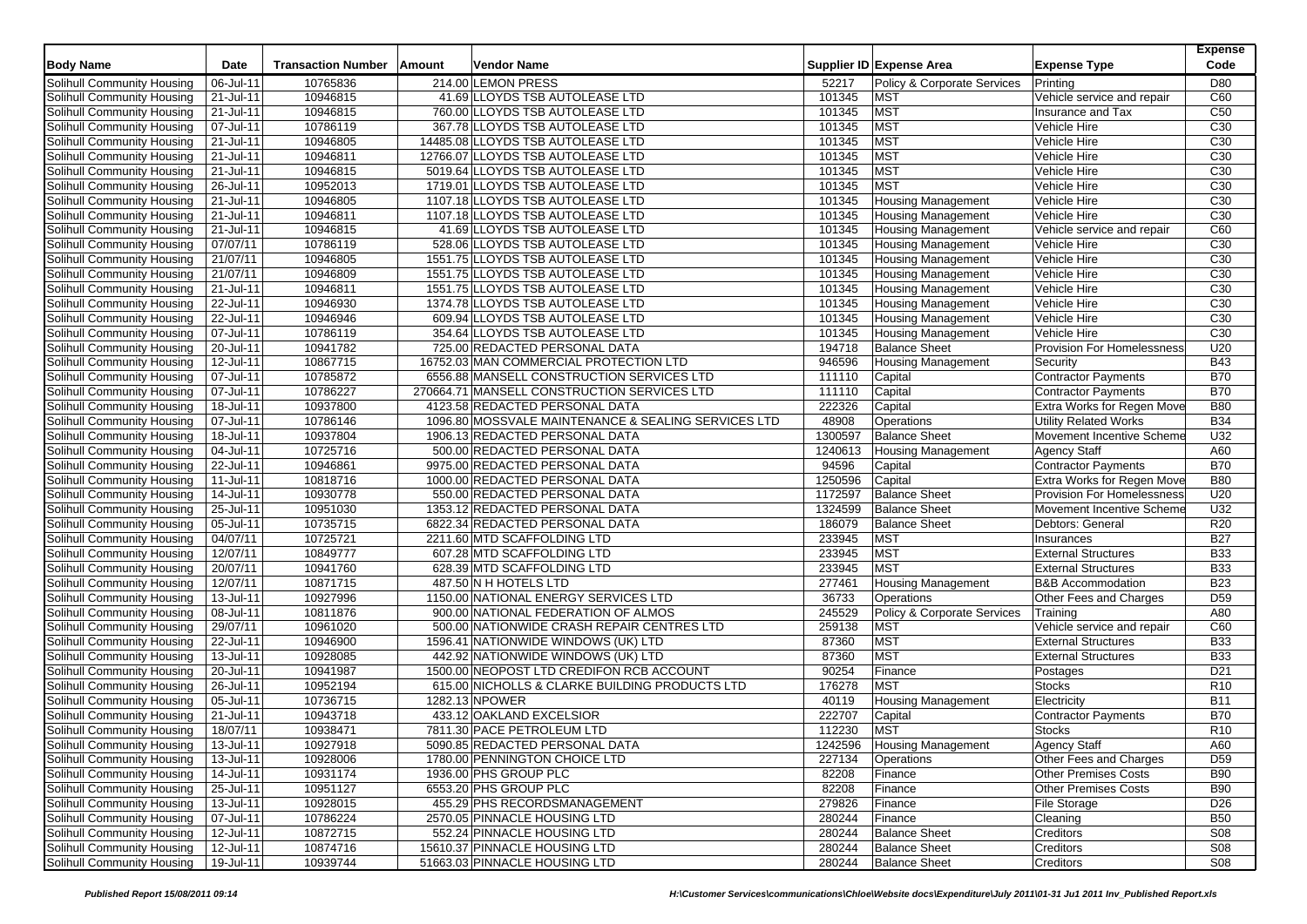| <b>Body Name</b>                  | Date         | <b>Transaction Number</b> | Amount      | Vendor Name                              |         | Supplier ID Expense Area               | <b>Expense Type</b>          | <b>Expense</b><br>Code |
|-----------------------------------|--------------|---------------------------|-------------|------------------------------------------|---------|----------------------------------------|------------------------------|------------------------|
| Solihull Community Housing        | 19-Jul-11    | 10939746                  |             | 16387.32 PINNACLE HOUSING LTD            | 280244  | <b>Balance Sheet</b>                   | Creditors                    | <b>S08</b>             |
| Solihull Community Housing        | 19-Jul-11    | 10939745                  |             | 3769.97 PINNACLE HOUSING LTD             | 280244  | MST                                    | Voids                        | <b>B38</b>             |
| Solihull Community Housing        | 19-Jul-11    | 10939745                  |             | 11556.73 PINNACLE HOUSING LTD            | 280244  | <b>MST</b>                             | Voids                        | <b>B38</b>             |
| Solihull Community Housing        | 20-Jul-11    | 10941723                  |             | 1000.00 PLAIN ENGLISH CAMPAIGN LTD       | 25046   | Policy & Corporate Services            | <b>Professional Fees</b>     | D <sub>50</sub>        |
| Solihull Community Housing        | 22-Jul-11    | 10946954                  |             | 718.00 POSTURITE                         | 253519  | <b>Policy &amp; Corporate Services</b> | Furniture                    | D <sub>11</sub>        |
| Solihull Community Housing        | 22-Jul-11    | 10946954                  |             | 35.00 POSTURITE                          | 253519  | Policy & Corporate Services            | Furniture                    | D <sub>11</sub>        |
| Solihull Community Housing        | 19-Jul-11    | 10939747                  |             | 3696.30 PREMIER WASTE UK PLC             | 125294  | <b>MST</b>                             | <b>Waste Disposal</b>        | E20                    |
| Solihull Community Housing        | 19-Jul-11    | 10939748                  |             | 8316.17 PREMIER WASTE UK PLC             | 125294  | <b>MST</b>                             | <b>Waste Disposal</b>        | E20                    |
| Solihull Community Housing        | 22/07/11     | 10946912                  |             | 2096.43 PRISM MEDICAL UK LIMITED         | 247609  | Capital                                | <b>Contractor Payments</b>   | <b>B70</b>             |
| Solihull Community Housing        | 13-Jul-11    | 10928011                  |             | 519.99 QUALITY OFFICE SUPPLIES LTD       | 7385    | Finance                                | <b>ICT Consumables</b>       | D <sub>33</sub>        |
| Solihull Community Housing        | 05-Jul-11    | 10740715                  |             | 434.01 RANDSTAD EMPLOYMENT BUREAU LTD    | 54515   | <b>Housing Management</b>              | <b>Agency Staff</b>          | A60                    |
| Solihull Community Housing        | 04-Jul-11    | 10728834                  |             | 470.39 REED                              | 260459  | <b>MST</b>                             | <b>Agency Staff</b>          | A60                    |
| Solihull Community Housing        | 12-Jul-11    | 10886715                  |             | 470.39 REED                              | 260459  | <b>MST</b>                             | <b>Agency Staff</b>          | A60                    |
| Solihull Community Housing        | 19-Jul-11    | 10939750                  | 470.39 REED |                                          | 260459  | <b>MST</b>                             | <b>Agency Staff</b>          | A60                    |
| Solihull Community Housing        | 26-Jul-11    | 10952017                  |             | 470.39 REED                              | 260459  | <b>MST</b>                             | <b>Agency Staff</b>          | A60                    |
| Solihull Community Housing        | 04-Jul-11    | 10728806                  |             | 464.67 REED                              | 260459  | Policy & Corporate Services            | <b>Agency Staff</b>          | A60                    |
| Solihull Community Housing        | 04-Jul-11    | 10728831                  |             | 473.28 REED                              | 260459  | Policy & Corporate Services            | <b>Agency Staff</b>          | A60                    |
| Solihull Community Housing        | 12-Jul-11    | 10887715                  |             | 464.67 REED                              | 260459  | Policy & Corporate Services            | <b>Agency Staff</b>          | A60                    |
| Solihull Community Housing        | 14-Jul-11    | 10931184                  |             | 464.67 REED                              | 260459  | Policy & Corporate Services            | Agency Staff                 | A60                    |
| Solihull Community Housing        | 04-Jul-11    | 10728878                  |             | 493.07 REED                              | 260459  | <b>MST</b>                             | <b>Agency Staff</b>          | A60                    |
| Solihull Community Housing        | 04-Jul-11    | 10728886                  |             | 493.07 REED                              | 260459  | <b>MST</b>                             | <b>Agency Staff</b>          | A60                    |
| Solihull Community Housing        | 04-Jul-11    | 10728896                  |             | 532.80 REED                              | 260459  | <b>MST</b>                             | <b>Agency Staff</b>          | A60                    |
| <b>Solihull Community Housing</b> | 04-Jul-11    | 10728902                  | 532.80 REED |                                          | 260459  | <b>MST</b>                             | <b>Agency Staff</b>          | A60                    |
| Solihull Community Housing        | 04-Jul-11    | 10728904                  | 651.50 REED |                                          | 260459  | <b>MST</b>                             | <b>Agency Staff</b>          | A60                    |
| Solihull Community Housing        | 04-Jul-11    | 10728945                  |             | 569.80 REED                              | 260459  | <b>MST</b>                             | <b>Agency Staff</b>          | A60                    |
| Solihull Community Housing        | 04-Jul-11    | 10728946                  |             | 569.80 REED                              | 260459  | <b>MST</b>                             | <b>Agency Staff</b>          | A60                    |
| <b>Solihull Community Housing</b> | 04-Jul-11    | 10728948                  |             | 580.90 REED                              | 260459  | <b>MST</b>                             | <b>Agency Staff</b>          | A60                    |
| Solihull Community Housing        | 12-Jul-11    | 10877716                  |             | 569.80 REED                              | 260459  | <b>MST</b>                             | <b>Agency Staff</b>          | A60                    |
| Solihull Community Housing        | 12-Jul-11    | 10878716                  |             | 570.54 REED                              | 260459  | <b>MST</b>                             | <b>Agency Staff</b>          | A60                    |
| Solihull Community Housing        | 12-Jul-11    | 10878717                  |             | 758.72 REED                              | 260459  | <b>MST</b>                             | <b>Agency Staff</b>          | A60                    |
| Solihull Community Housing        | 12-Jul-11    | 10880716                  |             | 532.80 REED                              | 260459  | <b>MST</b>                             | <b>Agency Staff</b>          | A60                    |
| Solihull Community Housing        | 12-Jul-11    | 10881715                  |             | 532.80 REED                              | 260459  | <b>MST</b>                             | <b>Agency Staff</b>          | A60                    |
| Solihull Community Housing        | 12-Jul-11    | 10882715                  |             | 493.07 REED                              | 260459  | <b>MST</b>                             | <b>Agency Staff</b>          | A60                    |
| Solihull Community Housing        | 12/07/11     | 10894716                  |             | 569.80 REED                              | 260459  | <b>MST</b>                             | <b>Agency Staff</b>          | A60                    |
| Solihull Community Housing        | 19/07/11     | 10939751                  |             | 493.07 REED                              | 260459  | <b>MST</b>                             | <b>Agency Staff</b>          | A60                    |
| Solihull Community Housing        | 19-Jul-11    | 10939752                  |             | 532.80 REED                              | 260459  | <b>MST</b>                             | <b>Agency Staff</b>          | A60                    |
| Solihull Community Housing        | 19-Jul-11    | 10939756                  | 569.80 REED |                                          | 260459  | <b>MST</b>                             | <b>Agency Staff</b>          | A60                    |
| Solihull Community Housing        | 19-Jul-11    | 10939757                  |             | 569.80 REED                              | 260459  | <b>MST</b>                             | <b>Agency Staff</b>          | A60                    |
| Solihull Community Housing        | 19-Jul-11    | 10939758                  |             | 601.38 REED                              | 260459  | <b>MST</b>                             | <b>Agency Staff</b>          | A60                    |
| Solihull Community Housing        | 19/07/11     | 10939759                  | 865.42 REED |                                          | 260459  | <b>MST</b>                             | Agency Staff                 | A60                    |
| <b>Solihull Community Housing</b> | $26$ -Jul-11 | 10952020                  |             | 532.80 REED                              | 260459  | <b>MST</b>                             | <b>Agency Staff</b>          | A60                    |
| Solihull Community Housing        | 26-Jul-11    | 10952058                  |             | 532.80 REED                              | 260459  | <b>MST</b>                             | <b>Agency Staff</b>          | A60                    |
| Solihull Community Housing        | 14-Jul-11    | 10931244                  |             | 708.17 RICOH UK LTD                      | 54723   | Finance                                | <b>ICT Consumables</b>       | D33                    |
| Solihull Community Housing        | 14-Jul-11    | 10931249                  |             | 726.78 RICOH UK LTD                      | 54723   | Finance                                | <b>ICT Consumables</b>       | D <sub>33</sub>        |
| Solihull Community Housing        | 14-Jul-11    | 10931424                  |             | 29080.42 SAVILLS COMMERCIAL LTD          | 7684    | Policy & Corporate Services            | Other Premises Costs         | <b>B90</b>             |
| Solihull Community Housing        | 07-Jul-11    | 10786178                  |             | 476.67 SHB HIRE LTD                      | 285803  | Policy & Corporate Services            | Vehicle Hire                 | C <sub>30</sub>        |
| Solihull Community Housing        | 07-Jul-11    | 10786179                  |             | 476.67 SHB HIRE LTD                      | 285803  | Policy & Corporate Services            | Vehicle Hire                 | C <sub>30</sub>        |
| Solihull Community Housing        | 07-Jul-11    | 10786180                  |             | 476.67 SHB HIRE LTD                      | 285803  | Policy & Corporate Services            | Vehicle Hire                 | C <sub>30</sub>        |
| Solihull Community Housing        | 07-Jul-11    | 10786147                  |             | 2618.49 SHIFNAL ENVIRONMENTAL SAFETY LTD | 1050596 | <b>MST</b>                             | <b>Internal Works</b>        | <b>B31</b>             |
| Solihull Community Housing        | 07-Jul-11    | 10786151                  |             | 529.52 SHIFNAL ENVIRONMENTAL SAFETY LTD  | 1050596 | <b>MST</b>                             | <b>Internal Works</b>        | <b>B31</b>             |
| Solihull Community Housing        | 29-Jul-11    | 10961047                  |             | 2286.46 SHIFNAL ENVIRONMENTAL SAFETY LTD | 1050596 | <b>MST</b>                             | <b>Internal Works</b>        | <b>B31</b>             |
| Solihull Community Housing        | 29-Jul-11    | 10961048                  |             | 2317.76 SHIFNAL ENVIRONMENTAL SAFETY LTD | 1050596 | <b>MST</b>                             | <b>Internal Works</b>        | <b>B31</b>             |
| Solihull Community Housing        | 26/07/11     | 10952014                  |             | 281.90 SIMTR CONFERENCE CENTRE           | 223065  | Operations                             | <b>Utility Related Works</b> | <b>B34</b>             |
| Solihull Community Housing        | 26-Jul-11    | 10952014                  |             | 218.00 SIMTR CONFERENCE CENTRE           | 223065  | Operations                             | <b>Utility Related Works</b> | B34                    |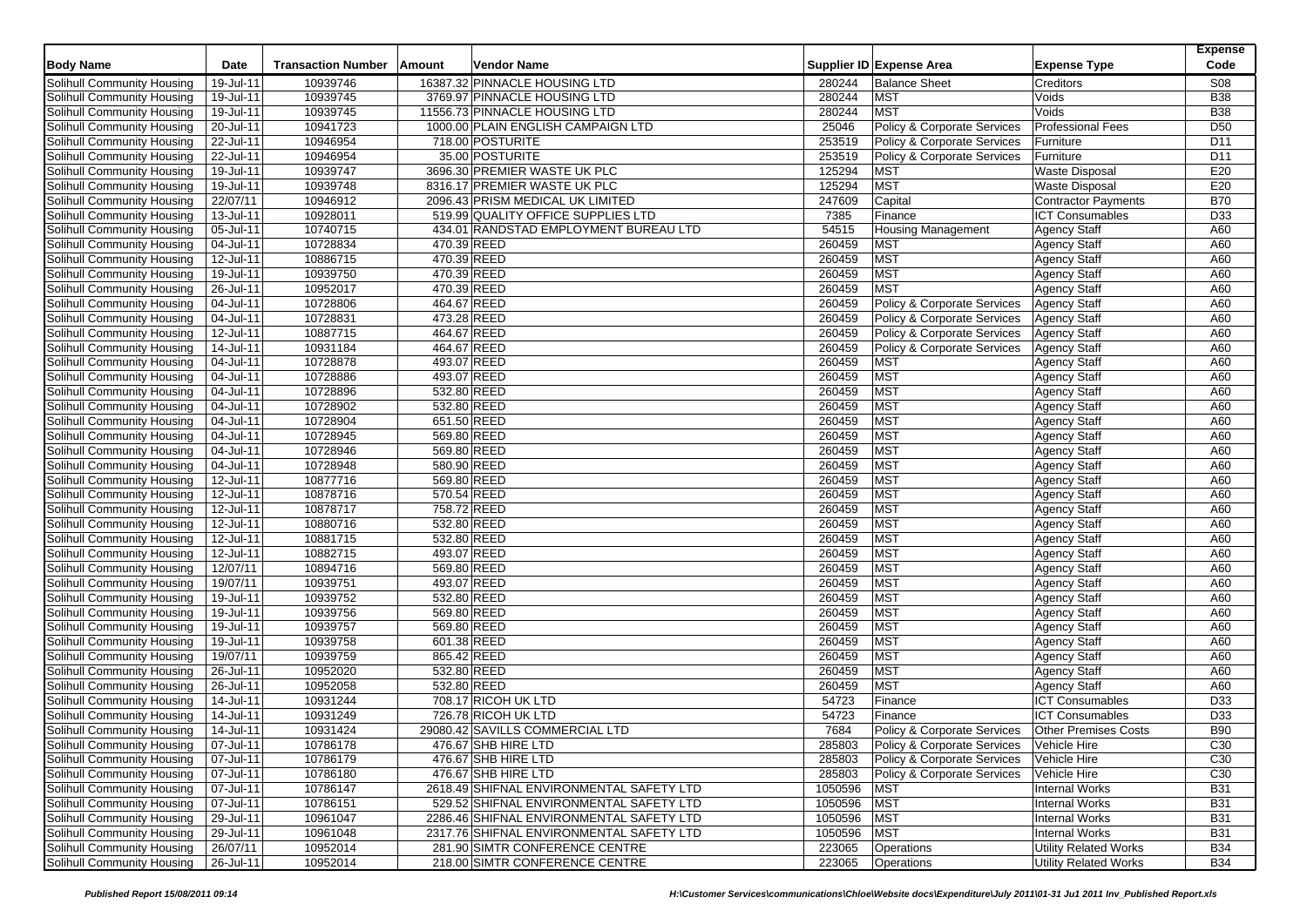| <b>Body Name</b>                  | Date           | <b>Transaction Number</b> | Amount | Vendor Name                                 |        | Supplier ID Expense Area    | <b>Expense Type</b>          | <b>Expense</b><br>Code |
|-----------------------------------|----------------|---------------------------|--------|---------------------------------------------|--------|-----------------------------|------------------------------|------------------------|
| <b>Solihull Community Housing</b> | 21-Jul-11      | 10946832                  |        | 623.00 SITEXORBIS                           | 234075 | Capital                     | Extra Works for Regen Move   | <b>B80</b>             |
| Solihull Community Housing        | 01-Jul-11      | 10712729                  |        | 2776.51 SITEXORBIS                          | 234075 | Policy & Corporate Services | Other Fees and Charges       | D <sub>59</sub>        |
| <b>Solihull Community Housing</b> | 01-Jul-11      | 10712731                  |        | 2886.01 SITEXORBIS                          | 234075 | Policy & Corporate Services | Other Fees and Charges       | D <sub>59</sub>        |
| Solihull Community Housing        | 14-Jul-11      | 10931427                  |        | 2776.51 SITEXORBIS                          | 234075 | Policy & Corporate Services | Other Fees and Charges       | D <sub>59</sub>        |
| Solihull Community Housing        | 20-Jul-11      | 10941795                  |        | 480000.00 SOLIHULL MBC                      | 80026  | <b>Balance Sheet</b>        | Creditor: Solihull MBC       | <b>S09</b>             |
| Solihull Community Housing        | 07-Jul-11      | 10786220                  |        | 2965.39 SOLIHULL MBC                        | 80026  | Capital                     | <b>Contractor Payments</b>   | <b>B70</b>             |
| Solihull Community Housing        | 07-Jul-11      | 10786221                  |        | 3012.57 SOLIHULL MBC                        | 80026  | Capital                     | <b>Contractor Payments</b>   | <b>B70</b>             |
| Solihull Community Housing        | 26-Jul-11      | 10952130                  |        | 613.58 SOLIHULL MBC                         | 69188  | <b>Housing Management</b>   | Council Tax                  | <b>B21</b>             |
| Solihull Community Housing        | 27-Jul-11      | 10953013                  |        | 596.74 SOLIHULL MBC                         | 69188  | <b>Housing Management</b>   | Council Tax                  | <b>B21</b>             |
| <b>Solihull Community Housing</b> | 06-Jul-11      | 10765834                  |        | 40731.47 SOLIHULL MBC                       | 9466   | <b>Balance Sheet</b>        | Creditor: Solihull MBC       | S <sub>09</sub>        |
| Solihull Community Housing        | 06-Jul-11      | 10765834                  |        | 81.00 SOLIHULL MBC                          | 9466   | <b>Balance Sheet</b>        | Creditor: Solihull MBC       | <b>S09</b>             |
| Solihull Community Housing        | 06-Jul-11      | 10765834                  |        | 8.00 SOLIHULL MBC                           | 9466   | <b>Balance Sheet</b>        | Creditor: Solihull MBC       | <b>S09</b>             |
| Solihull Community Housing        | 06-Jul-11      | 10765916                  |        | 15337.93 SOLIHULL MBC                       | 9466   | <b>Balance Sheet</b>        | Creditor: Solihull MBC       | <b>S09</b>             |
| Solihull Community Housing        | 06/07/11       | 10765916                  |        | 4242.71 SOLIHULL MBC                        | 9466   | <b>Balance Sheet</b>        | Creditor: Solihull MBC       | <b>S09</b>             |
| Solihull Community Housing        | 06/07/11       | 10765916                  |        | 39.84 SOLIHULL MBC                          | 9466   | <b>Balance Sheet</b>        | Creditor: Solihull MBC       | <b>S09</b>             |
| <b>Solihull Community Housing</b> | 18-Jul-11      | 10938389                  |        | 3533.95 SOUTHERN ELECTRIC PLC               | 76903  | <b>Balance Sheet</b>        | Creditors                    | <b>S08</b>             |
| Solihull Community Housing        | 18-Jul-11      | 10938396                  |        | 24864.98 SOUTHERN ELECTRIC PLC              | 76903  | <b>Balance Sheet</b>        | Creditors                    | <b>S08</b>             |
| Solihull Community Housing        | 15-Jul-11      | 10936114                  |        | 478.10 STECHFORD GLASS                      | 8042   | <b>MST</b>                  | <b>Stocks</b>                | R <sub>10</sub>        |
| Solihull Community Housing        | 14-Jul-11      | 10931254                  |        | 818.22 STOR-A-FILE-LTD                      | 152189 | Finance                     | <b>File Storage</b>          | D <sub>26</sub>        |
| Solihull Community Housing        | 12-Jul-11      | 10849802                  |        | 1783.88 SUPERIOR PLUMBING INSTALLATION LTD  | 8091   | <b>MST</b>                  | <b>Internal Works</b>        | <b>B31</b>             |
| Solihull Community Housing        | 15-Jul-11      | 10935830                  |        | 3346.44 SUPERIOR PLUMBING INSTALLATION LTD  | 8091   | <b>MST</b>                  | <b>Internal Works</b>        | <b>B31</b>             |
| Solihull Community Housing        | 15-Jul-11      | 10935831                  |        | 3346.44 SUPERIOR PLUMBING INSTALLATION LTD  | 8091   | <b>MST</b>                  | <b>Internal Works</b>        | <b>B31</b>             |
| Solihull Community Housing        | 15-Jul-11      | 10935832                  |        | 3584.44 SUPERIOR PLUMBING INSTALLATION LTD  | 8091   | <b>MST</b>                  | <b>Internal Works</b>        | <b>B31</b>             |
| Solihull Community Housing        | $15 -$ Jul-11  | 10935833                  |        | 3584.44 SUPERIOR PLUMBING INSTALLATION LTD  | 8091   | <b>MST</b>                  | <b>Internal Works</b>        | <b>B31</b>             |
| Solihull Community Housing        | 15-Jul-11      | 10935834                  |        | 3346.44 SUPERIOR PLUMBING INSTALLATION LTD  | 8091   | <b>MST</b>                  | <b>Internal Works</b>        | <b>B31</b>             |
| <b>Solihull Community Housing</b> | 15-Jul-11      | 10935835                  |        | 3346.44 SUPERIOR PLUMBING INSTALLATION LTD  | 8091   | <b>MST</b>                  | <b>Internal Works</b>        | <b>B31</b>             |
| Solihull Community Housing        | 15-Jul-11      | 10935836                  |        | 3346.44 SUPERIOR PLUMBING INSTALLATION LTD  | 8091   | <b>MST</b>                  | <b>Internal Works</b>        | <b>B31</b>             |
| Solihull Community Housing        | 15-Jul-11      | 10935837                  |        | 3584.44 SUPERIOR PLUMBING INSTALLATION LTD  | 8091   | <b>MST</b>                  | <b>Internal Works</b>        | <b>B31</b>             |
| Solihull Community Housing        | 15-Jul-11      | 10935838                  |        | 3346.44 SUPERIOR PLUMBING INSTALLATION LTD  | 8091   | <b>MST</b>                  | <b>Internal Works</b>        | <b>B31</b>             |
| Solihull Community Housing        | 07-Jul-11      | 10786188                  |        | 2539.20 SUPERIOR PLUMBING INSTALLATION LTD  | 8091   | Operations                  | <b>Utility Related Works</b> | <b>B34</b>             |
| Solihull Community Housing        | 20-Jul-11      | 10941734                  |        | 2539.20 SUPERIOR PLUMBING INSTALLATION LTD  | 8091   | Operations                  | <b>Utility Related Works</b> | <b>B34</b>             |
| Solihull Community Housing        | 26-Jul-11      | 10952061                  |        | 18395.38 SUPERIOR PLUMBING INSTALLATION LTD | 8091   | Operations                  | <b>Utility Related Works</b> | <b>B34</b>             |
| Solihull Community Housing        | 26-Jul-11      | 10952063                  |        | 3226.90 SUPERIOR PLUMBING INSTALLATION LTD  | 8091   | Operations                  | <b>Utility Related Works</b> | <b>B34</b>             |
| Solihull Community Housing        | 26-Jul-11      | 10952065                  |        | 3200.45 SUPERIOR PLUMBING INSTALLATION LTD  | 8091   | Operations                  | Utility Related Works        | <b>B34</b>             |
| Solihull Community Housing        | 20-Jul-11      | 10941724                  |        | 5160.86 SUPERIOR PLUMBING INSTALLATION LTD  | 8091   | Operations                  | <b>Utility Related Works</b> | <b>B34</b>             |
| Solihull Community Housing        | 20-Jul-11      | 10941725                  |        | 43636.72 SUPERIOR PLUMBING INSTALLATION LTD | 8091   | Operations                  | <b>Utility Related Works</b> | <b>B34</b>             |
| Solihull Community Housing        | 20-Jul-11      | 10941736                  |        | 1264.48 SUPERIOR PLUMBING INSTALLATION LTD  | 8091   | <b>MST</b>                  | <b>Internal Works</b>        | <b>B31</b>             |
| Solihull Community Housing        | 20-Jul-11      | 10941738                  |        | 451.05 SUPERIOR PLUMBING INSTALLATION LTD   | 8091   | <b>MST</b>                  | <b>Internal Works</b>        | <b>B31</b>             |
| Solihull Community Housing        | 20-Jul-11      | 10941740                  |        | 1171.27 SUPERIOR PLUMBING INSTALLATION LTD  | 8091   | <b>MST</b>                  | <b>Internal Works</b>        | <b>B31</b>             |
| Solihull Community Housing        | 04-Jul-11      | 10725744                  |        | 3456.32 SUPERIOR PLUMBING INSTALLATION LTD  | 8091   | Capital                     | <b>Contractor Payments</b>   | <b>B70</b>             |
| Solihull Community Housing        | 04-Jul-11      | 10725745                  |        | 2105.18 SUPERIOR PLUMBING INSTALLATION LTD  | 8091   | Capital                     | <b>Contractor Payments</b>   | <b>B70</b>             |
| Solihull Community Housing        | 05-Jul-11      | 10737738                  |        | 1631.84 SUPERIOR PLUMBING INSTALLATION LTD  | 8091   | Capital                     | <b>Contractor Payments</b>   | <b>B70</b>             |
| Solihull Community Housing        | 05-Jul-11      | 10737739                  |        | 1575.68 SUPERIOR PLUMBING INSTALLATION LTD  | 8091   | Capital                     | <b>Contractor Payments</b>   | <b>B70</b>             |
| Solihull Community Housing        | 07-Jul-11      | 10786226                  |        | 1575.68 SUPERIOR PLUMBING INSTALLATION LTD  | 8091   | Capital                     | Contractor Payments          | <b>B70</b>             |
| Solihull Community Housing        | 14-Jul-11      | 10929836                  |        | 3222.50 SUPERIOR PLUMBING INSTALLATION LTD  | 8091   | Capital                     | <b>Contractor Payments</b>   | <b>B70</b>             |
| Solihull Community Housing        | $ 15 -$ Jul-11 | 10935828                  |        | 1584.66 SUPERIOR PLUMBING INSTALLATION LTD  | 8091   | Capital                     | Contractor Payments          | <b>B70</b>             |
| Solihull Community Housing        | 15-Jul-11      | 10935829                  |        | 1918.54 SUPERIOR PLUMBING INSTALLATION LTD  | 8091   | Capital                     | <b>Contractor Payments</b>   | <b>B70</b>             |
| Solihull Community Housing        | 20-Jul-11      | 10941925                  |        | 2173.33 SUPERIOR PLUMBING INSTALLATION LTD  | 8091   | Capital                     | <b>Contractor Payments</b>   | <b>B70</b>             |
| Solihull Community Housing        | 20-Jul-11      | 10941927                  |        | 2501.51 SUPERIOR PLUMBING INSTALLATION LTD  | 8091   | Capital                     | <b>Contractor Payments</b>   | <b>B70</b>             |
| Solihull Community Housing        | 22-Jul-11      | 10946899                  |        | 1934.72 SUPERIOR PLUMBING INSTALLATION LTD  | 8091   | Capital                     | Contractor Payments          | <b>B70</b>             |
| Solihull Community Housing        | $26 -$ Jul-11  | 10952044                  |        | 2105.18 SUPERIOR PLUMBING INSTALLATION LTD  | 8091   | Capital                     | <b>Contractor Payments</b>   | <b>B70</b>             |
| Solihull Community Housing        | 15-Jul-11      | 10936143                  |        | 2600.45 SYMPHONY                            | 199561 | <b>MST</b>                  | Stocks                       | R <sub>10</sub>        |
| Solihull Community Housing        | 04-Jul-11      | 10731742                  |        | 528.25 THE BECK CO LTD                      | 8207   | <b>MST</b>                  | <b>Stocks</b>                | R <sub>10</sub>        |
| Solihull Community Housing        | 04-Jul-11      | 10731743                  |        | 2499.33 THE BECK CO LTD                     | 8207   | <b>MST</b>                  | <b>Stocks</b>                | R <sub>10</sub>        |